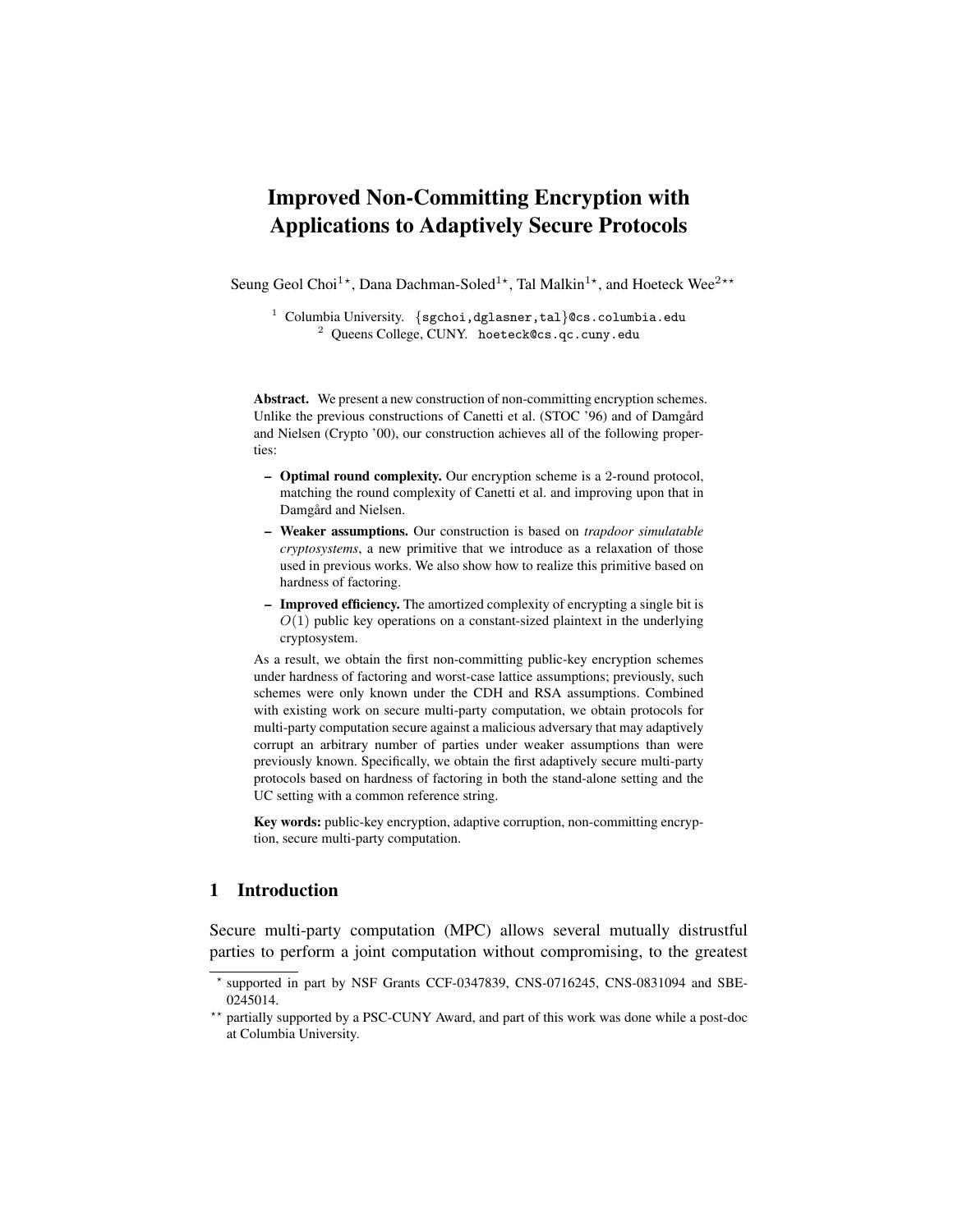extent possible, the privacy of their inputs or the correctness of the outputs. An important criterion in evaluating the security guarantee is *how many* parties an adversary is allowed to corrupt and *when* the adversary determines which parties to corrupt. Ideally, we want to achieve the strongest notion of security, namely, against an adversary that corrupts an arbitrary number of parties, and *adaptively* determines who and when to corrupt during the course of the computation (and without assuming erasures<sup>3</sup>). Even though the latter is a very natural and realistic assumption about the adversary, most of the MPC literature only addresses security against a static adversary, namely one that chooses (and fixes) which parties to corrupt before the protocol starts executing. And if indeed such protocols do exist, it is important to answer the following question:

What are the cryptographic assumptions under which we can realize MPC protocols secure against a malicious, adaptive adversary that may corrupt a majority of the parties?

Towards answering this question, we revisit the problem of constructing *non-committing encryption schemes*, a cryptographic primitive first introduced by Canetti et al. [CFGN96] as a tool for building adaptively secure MPC protocols in the presence of an honest majority. Informally, non-committing encryption schemes are semantically secure, possibly interactive encryption schemes, with the additional property that a simulator can generate special ciphertexts that can be opened to both a 0 and a 1. In a more recent work, Canetti et al. [CLOS02] (extending [B98]) showed how to construct adaptively secure oblivious transfer protocols starting from non-committing public-key encryption schemes (i.e. the key generation algorithm must be non-interactive), which may in turn be used to construct MPC protocols secure against a malicious, adaptive adversary that may corrupt an arbitrary number of parties.

Unfortunately, the only known constructions of non-committing publickey encryption schemes (PKEs) are based on the CDH and RSA assumptions [CFGN96] and the construction exploits in a very essential way that these assumptions give rise to families of trapdoor permutations with a common domain. If we allow for an interactive key generation phase, Damgård and Nielsen [DN00], building on [B97,CFGN96], constructed 3-round non-committing encryption schemes based on a more general assumption, that of *simulatable PKEs*, which may in turn be realized from DDH, CDH, RSA and more recently, worst-case lattice assumptions [GPV08] (see figure 1).

<sup>&</sup>lt;sup>3</sup> Refer to [C00, Section 5.2] for a discussion on how trusted erasures may be a problematic assumption.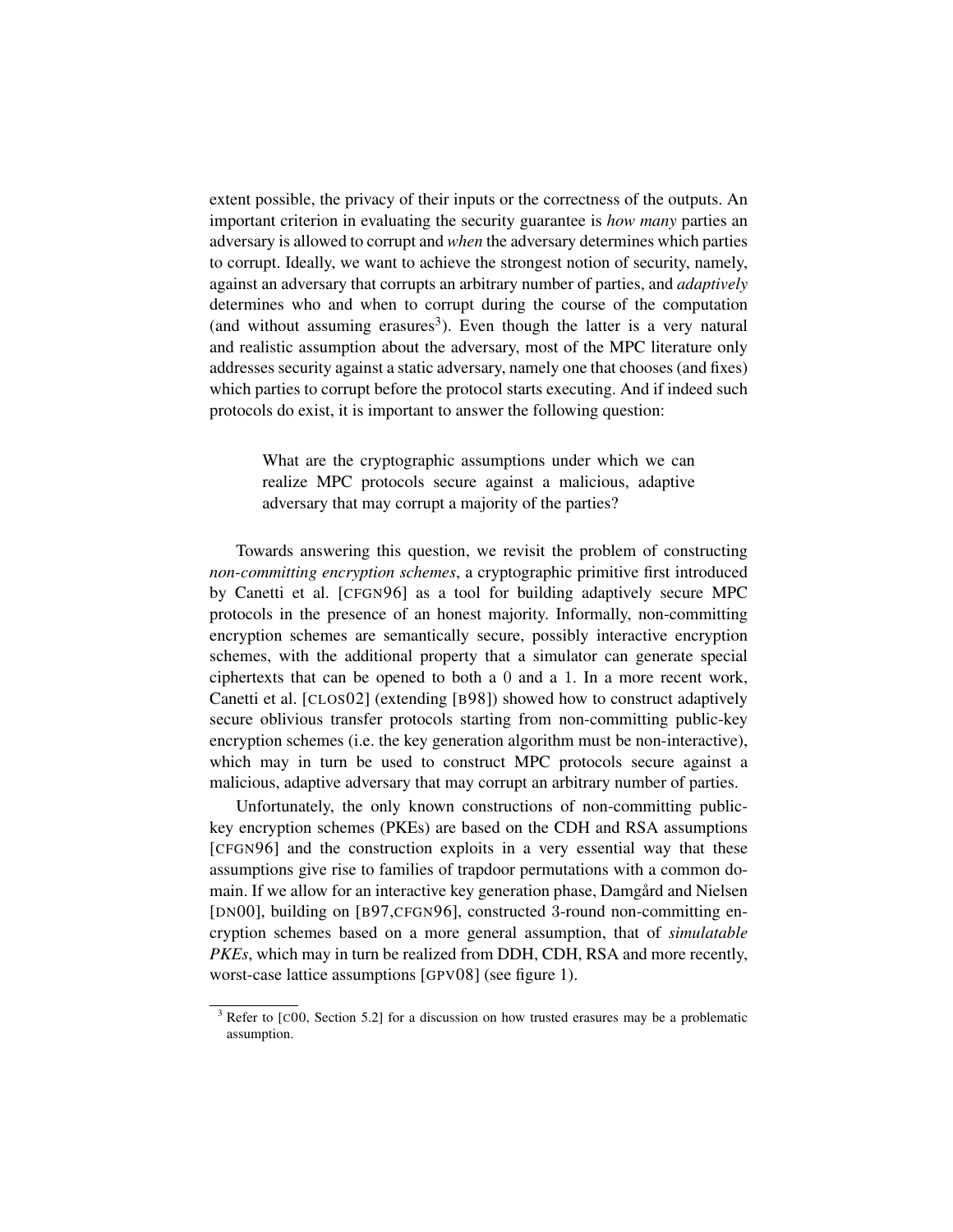#### 1.1 Our results

First, we present a new construction of non-committing encryption schemes, which simultaneously improves upon all of the previous constructions in [CFGN96,DN00]:

- *Optimal Round Complexity.* We provide a construction of non-committing PKEs from simulatable cryptosystems. Our construction is surprisingly simple - a twist to the standard cut-and-choose techniques used in [DN00,KO04] - and also admits a fairly straight-forward simulation and analysis. In particular, our construction and the analysis are conceptually and technically simpler than those in [CFGN96,DN00]; we avoid having to analyze the number of one's in certain Binomial distributions as in [CFGN96] and to consider a subtle failure mode as in [DN00].
- *Reducing the assumptions.* Informally, a simulatable PKE is an encryption scheme with special algorithms for obliviously sampling public keys and random ciphertexts without learning the corresponding secret keys and plaintexts; in addition, both of these oblivious sampling algorithms should be efficiently invertible.

We define a weaker assumption, which we refer to as trapdoor simulatable cryptosystems, and prove that it is sufficient for our construction and analysis to go through. Roughly speaking, we provide the inverting algorithms in a simulatable cryptosystem with additional trapdoor information (hence the modifier "trapdoor"), which makes it *easier* to design a simulatable cryptosystem.

*Improved efficiency.* While the main focus of this work is feasibility results (notably, reducing the computational assumptions for both non-committing encryption schemes and adaptively secure MPC), we show how to combine a variant of our basic construction with the use of error-correcting codes to achieve better efficiency. That is, the amortized complexity of encrypting a single bit is  $O(1)$  public-key operations on a constant-sized plaintext in the underlying cryptosystem.

Thus, we obtain the following.

Theorem 1 (informal). *There exists a black-box construction of a non-committing public-key encryption scheme, starting from any trapdoor simulatable cryptosystem.*

Factoring-based constructions. Next, we derive trapdoor simulatable cryptosystems from a variant of Rabin's trapdoor permutations (c.f. [H99,S96,FF02]) based on the hardness of factoring Blum integers.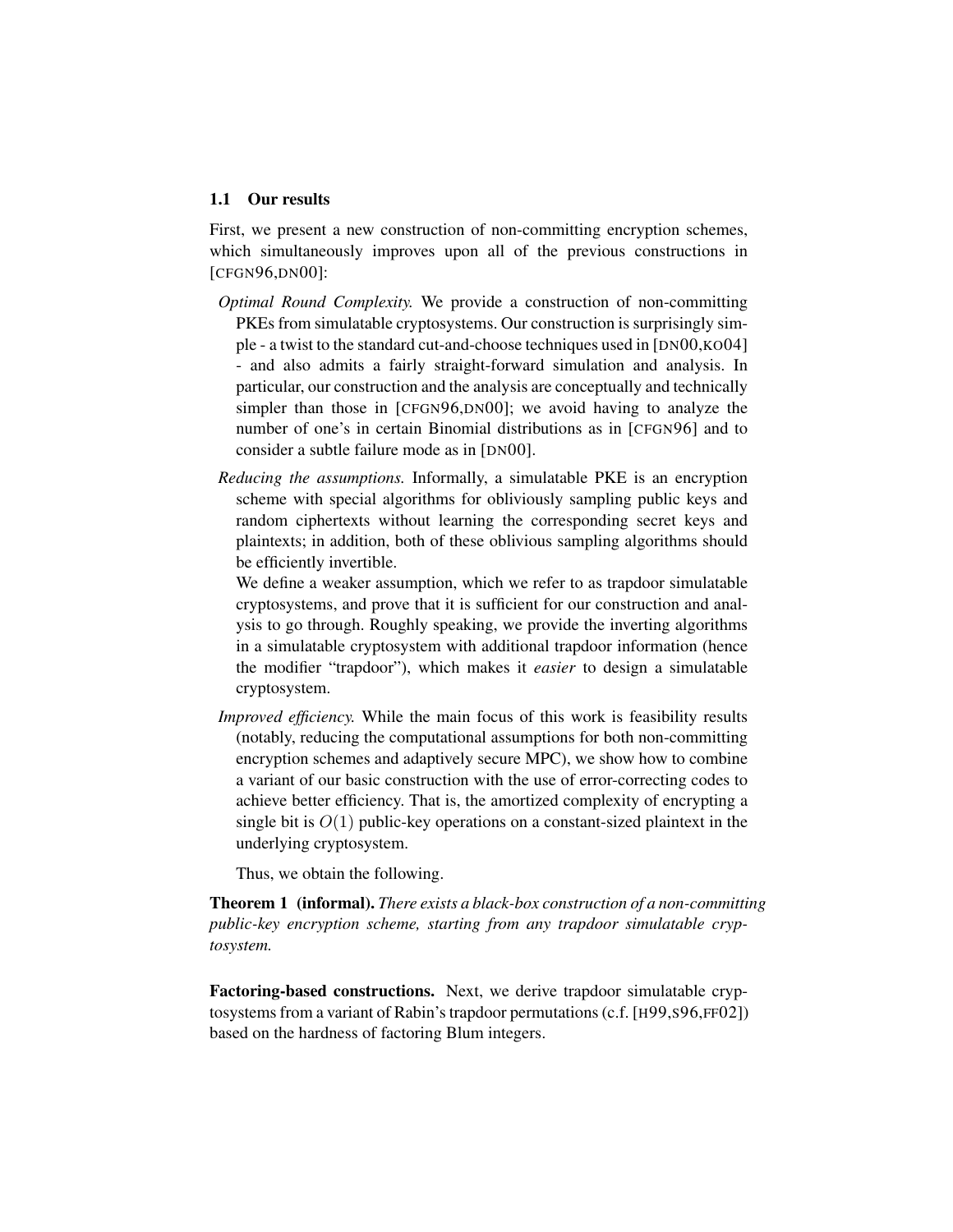

Fig. 1. Summary of previous results (solid lines) along with our contributions (dashed lines).

Theorem 2 (informal). *Suppose factoring Blum integers is hard on average. Then, there exists a trapdoor simulatable cryptosystem.*

We stress that we do not know how to construct a simulatable cryptosystem under the same assumptions; specifically, inverting the sampling algorithm for ciphertexts in our construction without the trapdoor (the factorization of the Blum integer modulus) appears to be as hard as factoring Blum integers. This shows that trapdoor simulatable cryptosystems is indeed a meaningful and useful relaxation. In the process, we also obtain the first factoring-based dense cryptosystems.<sup>4</sup> When combined with enhanced trapdoor permutations, this yields the first factoring-based non-interactive proofs of knowledge [DP92].

Oblivious transfer and MPC. We consider the applications of our main result to the constructions of adaptively secure oblivious transfer and general MPC protocols in both the stand-alone setting and the UC setting (c.f. [CLOS02,IPS08,CDSMW09]).

Theorem 3 (informal). *There exists a black-box construction of a* 6*-round* 1 out-of- $\ell$  oblivious transfer protocol for strings in the  $\mathcal{F}_\text{COM}$ -hybrid model<sup>5</sup> in the *UC setting that is secure against a malicious, adaptive adversary, starting from any trapdoor simulatable cryptosystem.*

We add that if the oblivious key generation algorithm in the trapdoor simulatable cryptosystem achieves statistical indistinguishability (which is the case for all of the afore-mentioned constructions), then we obtain an OT protocol that is secure against a computationally unbounded malicious sender. While our OT protocol is not as efficient as that in the recent work of Garay, Wichs and

<sup>4</sup> These are PKE schemes where a random string has a inverse polynomial probability of being a valid public key.

 $5 \mathcal{F}_{COM}$  is an ideal functionality for commitment.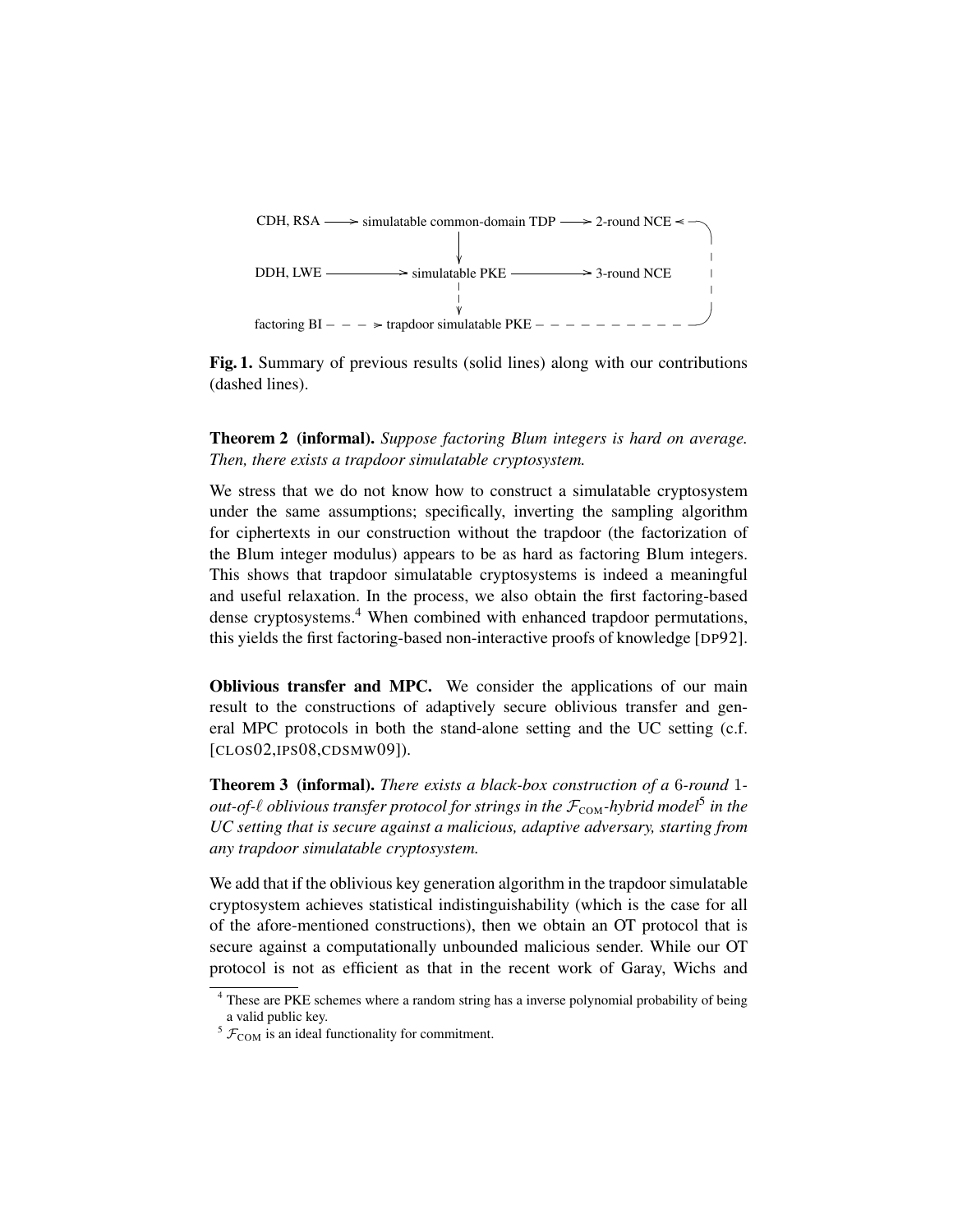Zhou [GWZ09] (we incur an additional multiplicative overhead that is linear in the security parameter), our protocol along with our general framework offers several advantages:

- In addition to relying on the  $\mathcal{F}_{COM}$  functionality and a simulatable PKE (to implement non-committing encryption) as in our work, the [GWZ09] framework requires a so-called enhanced dual-mode cryptosystem. This is a relatively high-level CRS-based primitive from [PVW08] augmented with two main additional properties: the first has a flavor of oblivious sampling; the second requires that the underlying CRS be a common *random* string (modulo some system parameters) and not just a common reference string. This requirement is inherent to their framework, since this CRS is generated using a coin-tossing protocol. This latter requirement is very restrictive, and the only known construction of an enhanced dual-mode cryptosystem is based on the quadratic residuocity assumption.
- Our protocol immediately handles 1-out-of- $\ell$  OT, whereas [GWZ09] only addresses 1-out-of-2 OT, a limitation inherited from [PVW08].

Combined with [CLOS02,IPS08,CDSMW09], we obtain the following corollaries:

Corollary 1 (informal). *Assuming the existence of trapdoor simulatable cryptosystems, there exists adaptively secure multi-party protocols in the standalone setting and in the*  $\mathcal{F}_{COM}$ *-hybrid model in the UC setting against a malicious adversary that may adaptively corrupt any number of parties.*

Specifically, we obtain the first adaptively secure multi-party protocols based on hardness of factoring in both the stand-alone setting and the UC setting with a common reference string.

# 1.2 Additional related work

The problem of constructing encryption schemes that are secure against adaptive corruptions was first addressed in the work of Beaver and Haber [BH92]. They considered a simpler scenario where the honest parties have the ability to securely and completely erase previous states. For instance, an honest sender could erase the randomness used for encryption after sending the ciphertext, so that upon being corrupted, the adversary only gets to see the corresponding plaintext. An intermediate model, wherein we assume secure erasures for either the sender or receiver but not both (or, by limiting the adversary to corrupting at most one of the two parties), has been considered in several other works [JL00,CHK05,KO04].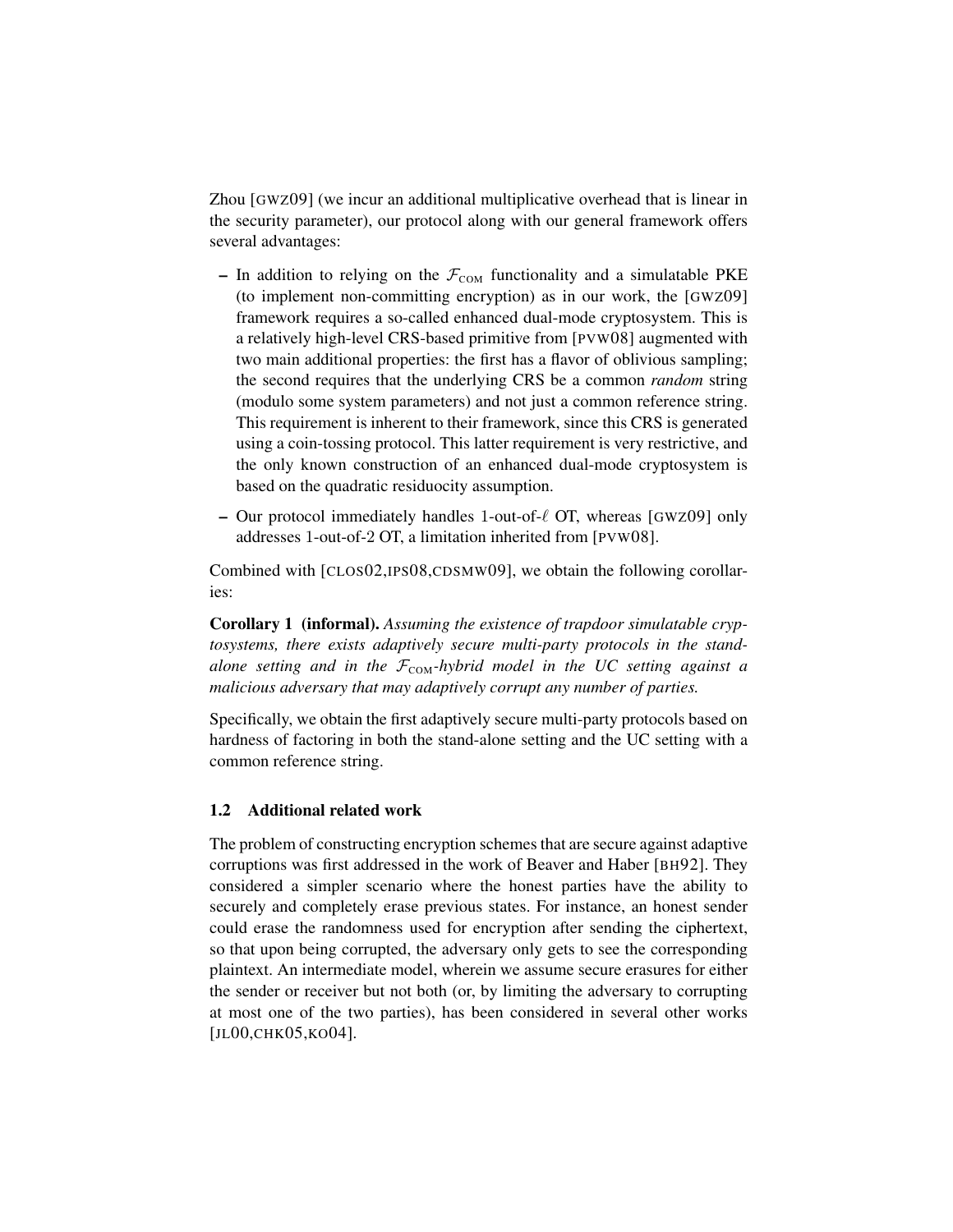Organization. We present an overview of our constructions in Section 2, preliminaries in Section 3, the formulation of a trapdoor simulatable PKE in Section 4, our factoring-based trapdoor simulatable PKE in Section 6, and our non-committing encryption scheme in Section 5. In Section 7, we show the construction of a 6-round oblivious transfer protocol.

#### 2 Overview of our constructions

At a high level, our non-committing PKE is similar to that from previous works [CFGN96,DN00,KO04]. The receiver generates a collection of public keys in such a way that it only knows an  $\alpha$  fraction of the corresponding secret keys; this can be achieved by generating an  $\alpha$  fraction of the public keys using the key generation algorithm and the remaining  $1 - \alpha$  fraction obliviously. Similarly, the sender generates a collection of ciphertexts in such a way that it only knows an  $\alpha$  fraction of the corresponding plaintexts. Previous constructions all work with the natural choice of  $\alpha = 1/2$  so that the simulator generates a collection of ciphertexts half of which are encryptions of 0 and the other half are encryptions of 1. As noted in [KO04], this is sufficient for obtaining noncommitting PKEs wherein at most one party is corrupted. Roughly speaking, the difficulty in handling simultaneous corruptions of both the sender and the receiver with  $\alpha = 1/2$  is that in the simulation, the sender's choice of the  $\alpha$ fraction of keys completely determine the receiver's choice of the  $\alpha$  fraction of ciphertexts whereas in an actual honest encryption, these choices are completely independent (we elaborate on this later in this section). The key insight in our construction is to work with a smaller value of  $\alpha$  (turns out 1/4 is good enough).

A toy construction. Consider the following encryption scheme, which is a simplification of that in [KO04,DN00]. The receiver generates a pair of public keys ( $PK_0, PK_1$ ) by generating one key (selected at random) using the keygeneration algorithm, and the other using the oblivious sampling algorithm. To encrypt a bit b, the sender generates a pair of ciphertexts  $(C_0, C_1)$  as follows: pick a random bit r, set  $C_r$  to be  $\mathsf{Enc}_{\mathsf{PK}_r}(b)$  and choose  $C_{1-r}$  using the oblivious sampling algorithm. To decrypt, the receiver decrypts exactly one of  $C_0, C_1$ using the secret key that it knows. This construction corresponds to  $\alpha = 1/2$ where  $\alpha$  is the fraction of public keys for which the receiver knows the secret key, and also the fraction of ciphertexts for which the sender knows the plaintext. Observe that this encryption scheme has the following properties:

 $-$  It has a constant decryption error of  $1/4$  if an obliviously sampled ciphertext is equally likely to decrypt to 0 or 1. As shown in [KO04], this error can be reduced by standard repetition techniques.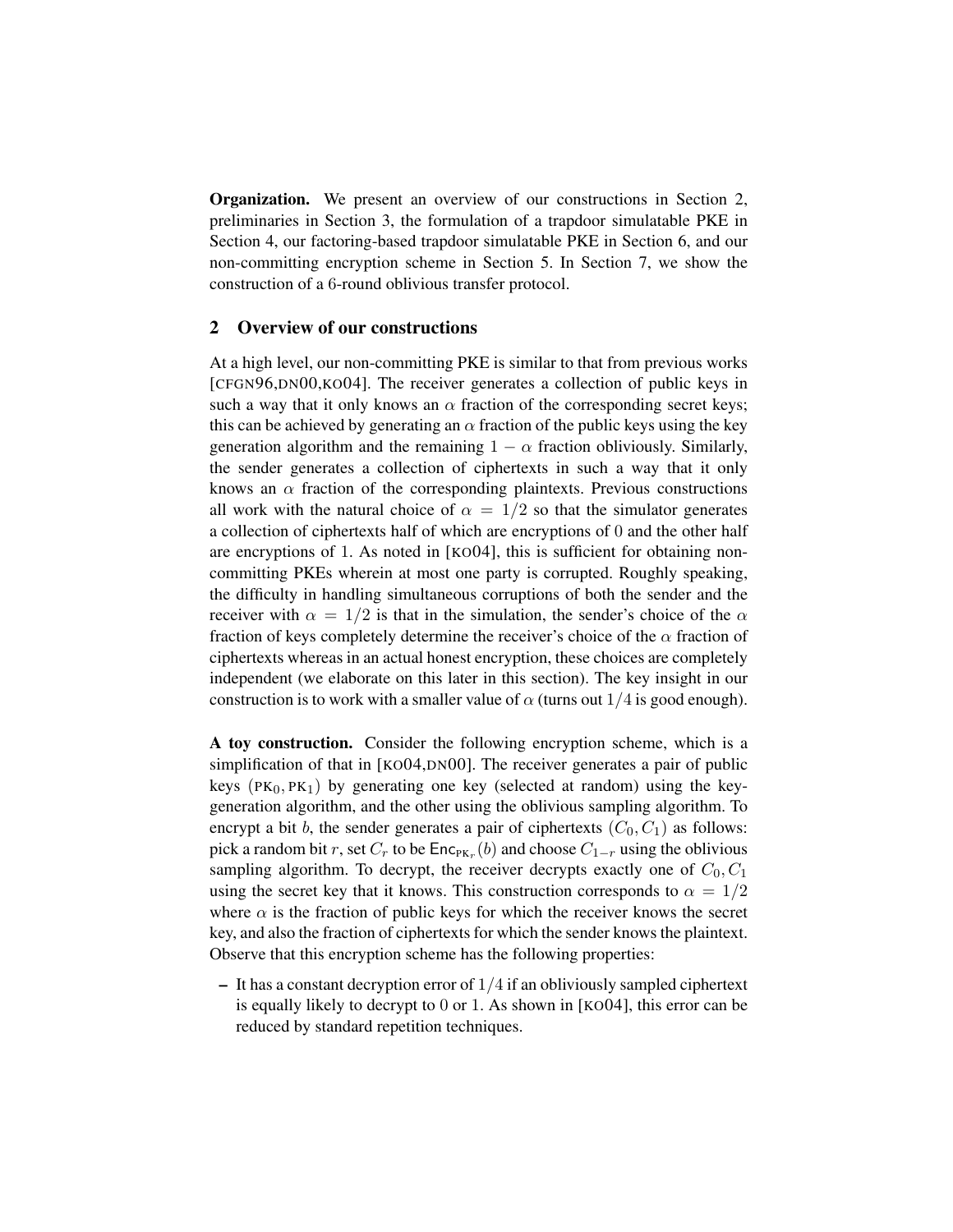– It tolerates corruption of either the sender or the receiver, but not both. Consider a simulator that generates both of  $(PK_0, PK_1)$  (along with  $SK_0, SK_1$ ) using the key-generation algorithm, and a ciphertext  $(C_0, C_1)$  as follows: pick a random bit  $\beta$ , and set  $C_0$  to be  $\mathsf{Enc}_{\mathsf{PK}_0}(\beta)$  and  $C_1$  to be  $\mathsf{Enc}_{\mathsf{PK}_1}(1-\beta)$ . Suppose the simulator later learns that this is an encryption of 0. If only the sender is corrupted, the simulator claims  $r = \beta$  and that  $C_{1-\beta}$  is obliviously sampled. If only the receiver is corrupted, it claims that it knows  $SK_\beta$  and that  $PK_{1-\beta}$  is oblivious sampled.

We highlight two subtleties in the above simulation strategy. First, it achieves 0 decryption error (as opposed to  $1/4$  in an honest encryption); this can be fixed with a somewhat more involved simulation strategy. This in turn becomes pretty complicated once we use standard repetition techniques to reduce the decryption error. Next, it is always the case in the simulation that either both  $PK_0$  and  $C_0$ are obliviously sampled, or both  $PK_1$  and  $C_1$  are obliviously sampled. As such, this simulation strategy fails if both the sender and the receiver are corrupted, because in an actual encryption, which of  $PK_0$ ,  $PK_1$  and which of  $C_0$ ,  $C_1$  are obliviously sampled are determined independently.

Our encryption scheme. As noted in the introduction, the key insight in our construction is to work with a small value of  $\alpha$ . In addition, following [DN00], we use a random  $k$ -bit encoding of 0 and 1, where  $k$  is the security parameter:

- The receiver generates 4k public keys  $PK_1, \ldots, PK_{4k}$ : k of them are generated using the key-generation algorithm, and the remaining  $3k$  are generated using the oblivious sampling algorithm. The receiver then sends  $PK_1, \ldots, PK_{4k}$  along with two random k-bit messages  $M_0, M_1$ .
- $-$  To encrypt a bit b, the sender sends  $4k$  ciphertexts (one for each of  $PK_1, \ldots, PK_{4k}$ , of which k are encryptions of  $M_b$ , and the remaining ones are obliviously sampled.
- $-$  To decrypt, the receiver decrypts the  $k$  ciphertexts for which it knows the corresponding secret key. If any of the  $k$  plaintexts matches  $M_0$ , it outputs 0 and otherwise, it outputs 1.

Encoding 0 and 1 randomly as  $M_0$  and  $M_1$  is useful for two reasons:

– That an obliviously sampled ciphertext is equally likely to decrypt to 0 or 1 is no longer needed to guarantee correctness (c.f. [DN00]). Indeed, reasoning about decryptions of obliviously sampled ciphertext is non-trivial for the lattice-based simulatable PKEs in [GPV08].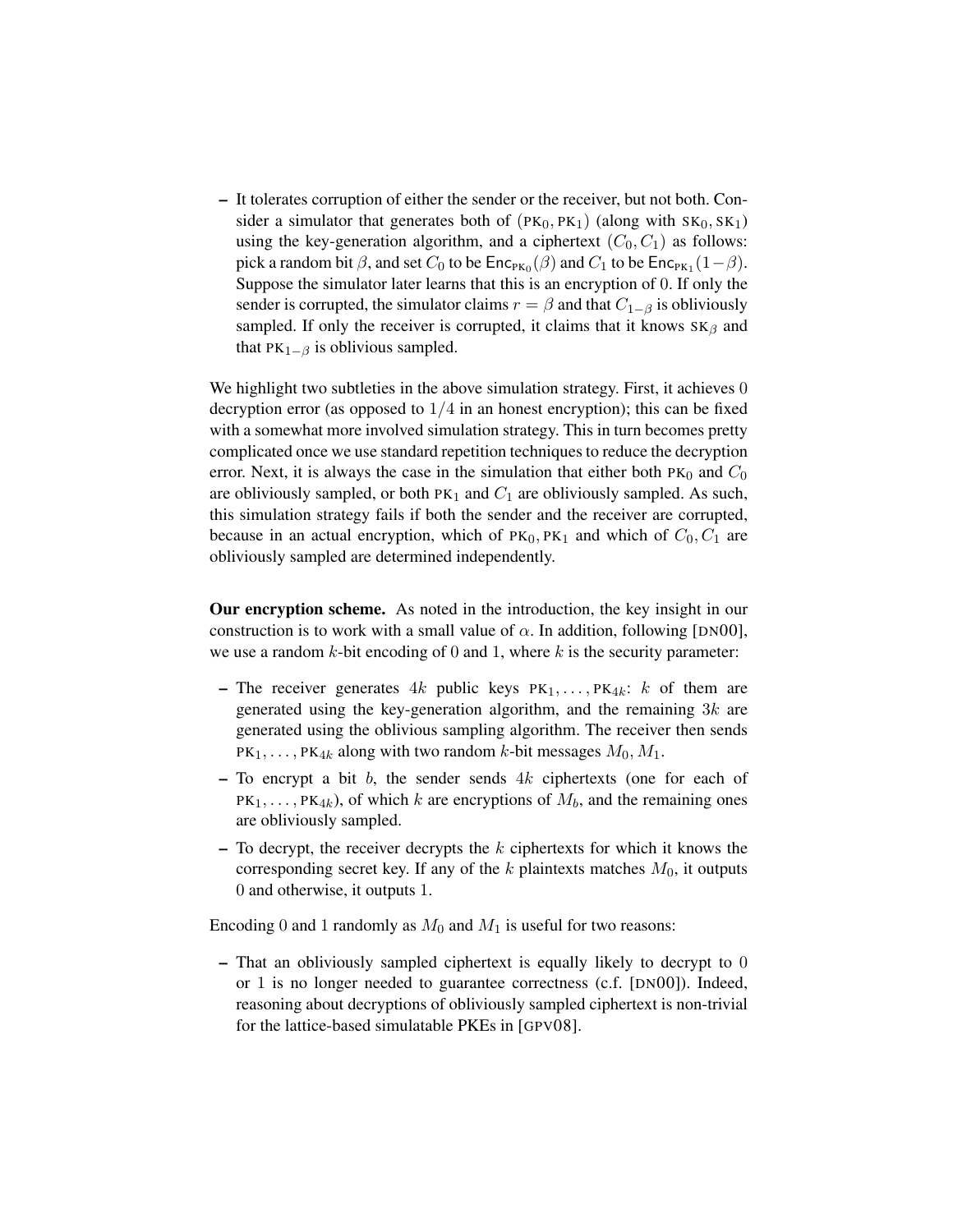– Constructing a simulator becomes much easier as we avoid having to generate distributions over  $k$  independent biased bits conditioned on the majority of the bits being 0, say. Generating such distributions arises for instance in [CFGN96] and is related to the first subtlety associated with the naive simulation strategy. In our construction, the simulated ciphertext comprises k encryptions of  $M_0$ , k encryptions of  $M_1$ , and 2k obliviously generated ciphertexts. Having these extra  $2k$  obliviously generated ciphertexts (which is possible because  $\alpha < 1/2$ ) is crucial for handling simultaneous corruptions of the sender and the receiver.

Trapdoor Simulatable PKEs from factoring. Our factoring-based trapdoor simulatable PKE construction consists of two main steps. First, we modify the Rabin trapdoor permutations based on squaring modulo Blum integer so that it remains a permutation over any arbitrary integer modulus. This relies on the following number-theoretical structural lemma implicit in  $[H99, S96, FF02]$ <sup>6</sup>:

Let N be an arbitrary odd k-bit integer, and let  $Q_N = \{a^{2^k} \pmod{N}\}\$  $a \in Z_N^*$ . Then, the map  $\psi : x \mapsto x^2$  defines a permutation over  $Q_N$ .

We also provide an efficient algorithm for inverting  $\psi$  given the factorization of N. Note that the standard algorithm for computing square roots does not guarantee that the output lies in  $Q_N$ . Moreover, the probability that a random square root lies in  $Q_N$  may be exponential small so we cannot repeatedly computing random square roots until we find one in  $Q_N$ ; it's also not clear a-priori how to test membership in  $Q_N$  even given the factorization of N.

The next step transforms the family of trapdoor permutations  $\psi$  acting on the domain  $Q_N$  into a family of "enhanced" trapdoor permutations with the same domain  $Q_N$ , using an idea from [G04, Section C.1]. The latter has the property that we can obliviously sample a random element  $y$  in  $Q_N$  so that given  $y$  along with the coin tosses used to sample  $y$ , it is infeasible to compute the preimage of y under the permutation (note that the naive algorithm for sampling a random element of  $Q_N$  gives away its preimage under  $\psi$ ). We will need the oblivious sampling algorithm for a random element in  $Q_N$  in our oblivious sampling algorithm for random ciphertexts. We will also need to realize trapdoor invertibility for the latter, which requires an efficient algorithm that given the factorization of N and an element y in  $Q_N$ , outputs a random  $2^k$  th root of  $y$ .<sup>7</sup>

<sup>&</sup>lt;sup>6</sup> It was shown in [H99] that  $\psi$  defines a permutation over the subgroup  $O_N$  of  $Z_N^*$  of odd order, and that  $O_N$  contains  $Q_N$ ; turns out  $O_N = Q_N$ . While  $Q_N$  is trivially sampleable, it is not clear a-priori how to sample from  $O_N$ .

<sup>&</sup>lt;sup>7</sup> If we are given just N and not its factorization, this problem is at least as hard as factoring random Blum integers. This is in essence why we only obtain a factoring-based trapdoor simulatable PKE and not a simulatable PKE.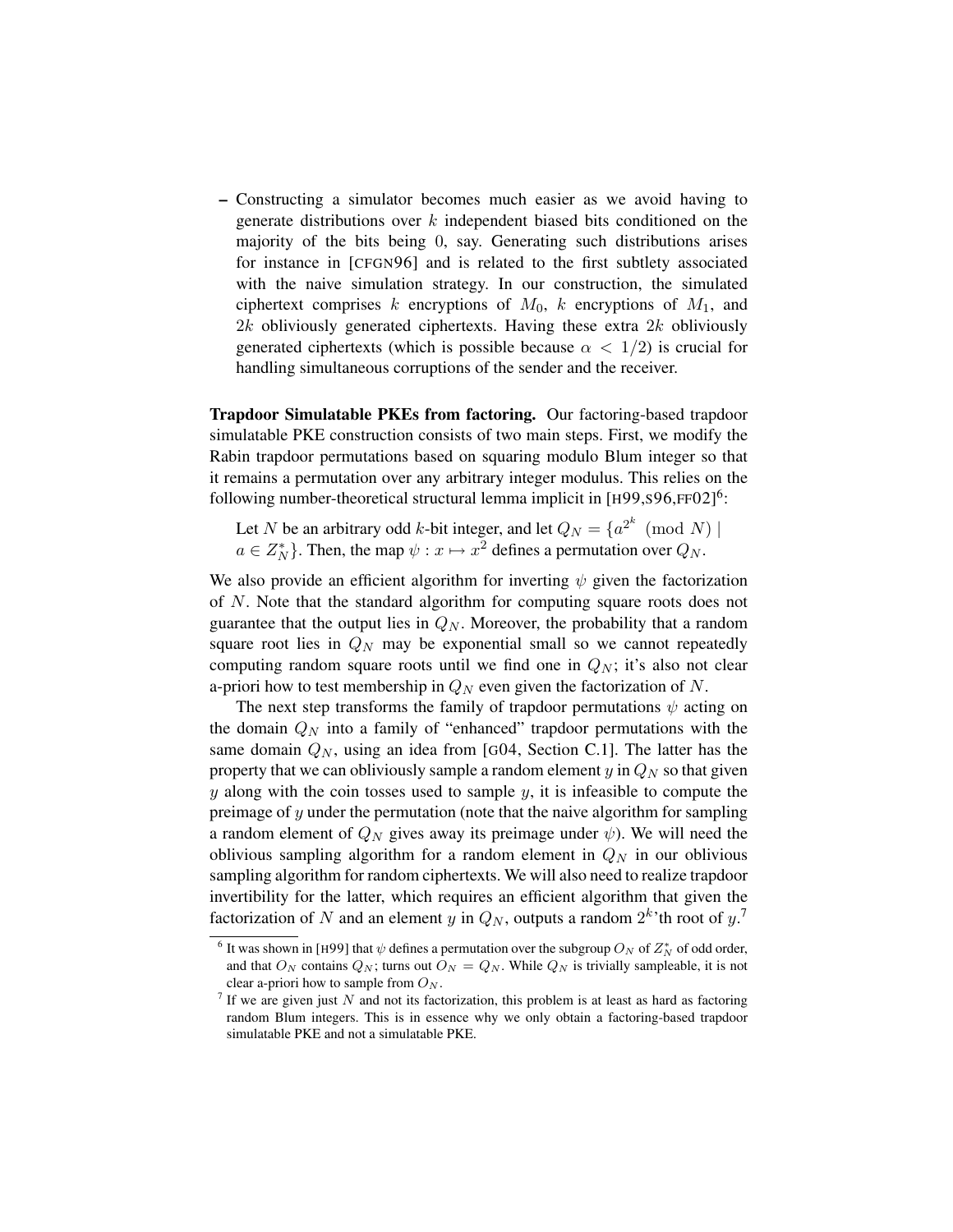Note that iteratively computing random square roots  $k$  times does not work: after computing the first square root, we may not end up with a  $2^{k-1}$  th power.

# 3 Preliminaries

If A is a probabilistic polynomial time (hereafter, ppt) algorithm that runs on input x,  $A(x)$  denotes the random variable according to the distribution of the output of A on input x. We denote by  $A(x; r)$  the output of A on input x and random coins  $r$ . To simplify the notation, we will often omit quantifying over the distribution for  $r$ ; it will usually be clear from the context when  $r$  is not fixed, that it is drawn from the uniform distribution over strings of the appropriate length.

We assume that the reader is familiar with the standard definitions of publickey encryption schemes and semantic security (c.f. [GM84,G04]). We stress that we allow decryption errors that are exponentially small in  $k$ :

Definition 1 (encryption scheme). *A triple* (Gen, Enc, Dec) *is an encryption scheme, if* Gen *and* Enc *are ppt algorithms and* Dec *is a deterministic* polynomial-time algorithm such that for every message  $m \in \{0,1\}^*$  of  $polynomial$   $length$ ,  $\Pr[\mathsf{Gen}(1^k) \rightarrow (\mathsf{PK}, \mathsf{SK}), \mathsf{Enc}_{\mathsf{PK}}(m) \rightarrow c; \mathsf{Dec}_{\mathsf{SK}}(c) \neq m] < 0$  $2^{-\Omega(k)}$ .

Non-committing encryption. For simplicity, we present the definition of a non-committing public-key encryption scheme for single-bit messages:

Definition 2 (non-committing encryption [CFGN96]). *A* non-committing (bit) encryption scheme *consists of a tuple* (NCGen, NCEnc, NCDec, NCSim) *where* (NCGen, NCEnc, NCDec) *is an encryption scheme and* NCSim *is the simulation*  $algorithm$  that on input  $1^k$ , outputs  $(e, c, \sigma_G^0, \sigma_E^0, \sigma_G^1, \sigma_E^1)$  with the following property: for  $b = 0, 1$  the following distributions are computationally indis*tinguishable:*

– *the joint view of an honest sender and an honest receiver in a normal encryption of* b*:*

 $\{(e, c, \sigma_{\text{G}}, \sigma_{\text{E}}) \mid (e, d) = \text{NCGen}(1^k; \sigma_{\text{G}}), c = \text{NCEnc}_e(b; \sigma_{\text{E}})\}$ 

– *simulated view of an encryption of* b*:*  $\{(e, c, \sigma_{\rm G}^b, \sigma_{\rm E}^b) \mid {\sf NCSim}(1^k) \rightarrow (e, c, \sigma_{\rm G}^0, \sigma_{\rm E}^0, \sigma_{\rm G}^1, \sigma_{\rm E}^1)\}$ 

It follows from the definition that a non-committing encryption scheme is also semantically secure.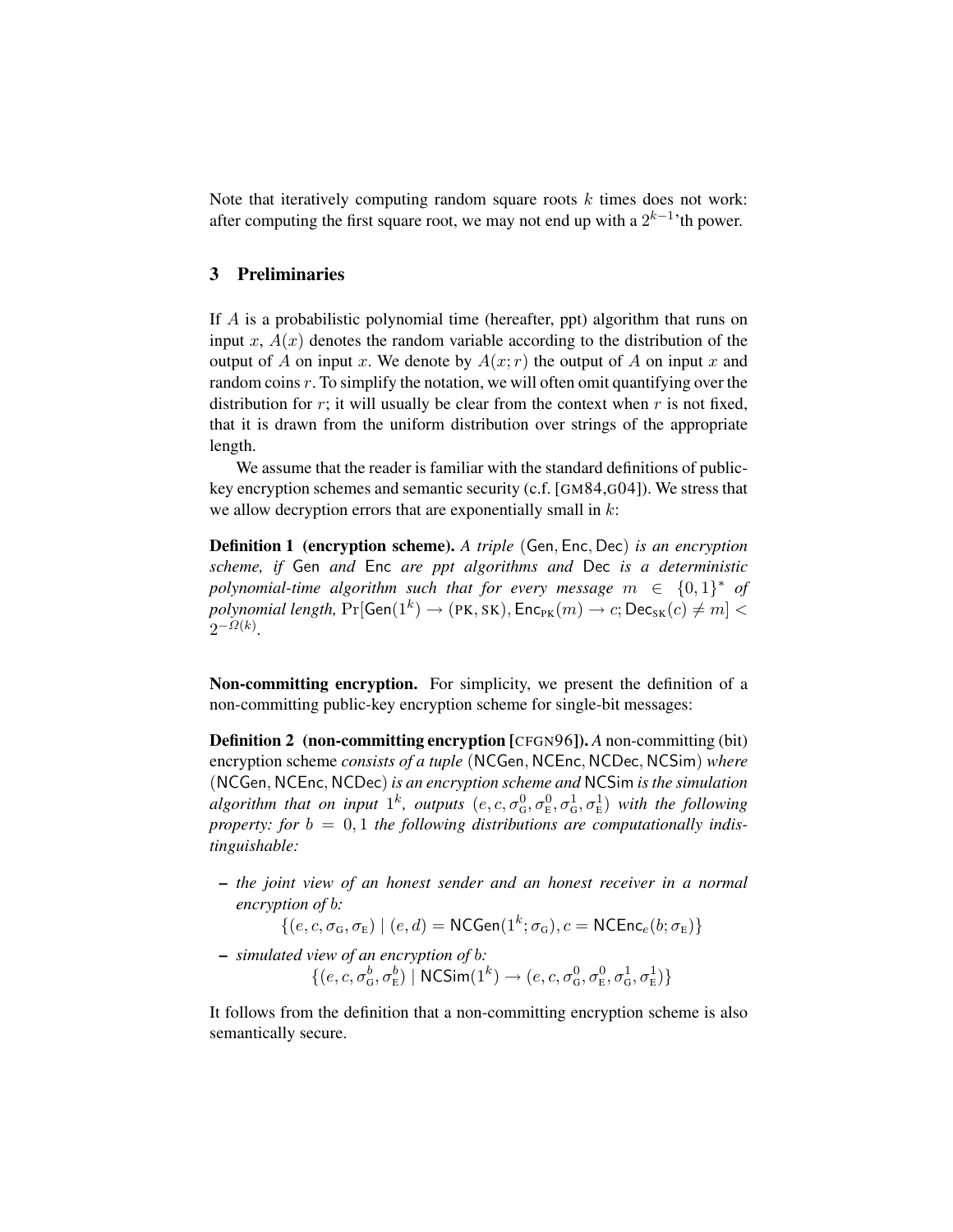*Encrypting longer messages.* Starting with a non-committing bit encryption scheme (NCGen, NCEnc, NCDec, NCSim), we may encrypt a longer message of length n by generating n independent public keys using NCGen, encrypting each bit of the message using a different public key and then concatenating the n ciphertexts. Note that this is different from the case of semantically secure encryption, where we may encrypt each bit using the same public key.

# 4 Trapdoor Simulatable Public Key Encryption

A `*-bit trapdoor simulatable encryption scheme* consists of an encryption scheme (Gen, Enc, Dec) augmented with (oGen, oRndEnc,rGen,rRndEnc). Here, oGen and oRndEnc are the oblivious sampling algorithms for public keys and ciphertexts, and rGen and rRndEnc are the respective inverting algorithms<sup>8</sup>. We require that, for all messages  $m \in \{0,1\}^{\ell}$ , the following distributions are computationally indistinguishable:

 $\{\mathsf{rGen}(r_{\texttt{G}}),\mathsf{rRndEnc}(r_{\texttt{G}}, r_{\texttt{E}}, m), \texttt{PK}, c \mid (\texttt{PK}, \texttt{SK}) = \mathsf{Gen}(1^k; r_{\texttt{G}}), c = \mathsf{Enc}_{\texttt{PK}}(m; r_{\texttt{E}})\}$ and  $\{\hat{r}_\texttt{G}, \hat{r}_\texttt{E}, \hat{\texttt{PK}}, \hat{c} \mid (\hat{\texttt{PK}}, \bot) = \texttt{oGen}(1^k; \hat{r}_\texttt{G}), \hat{c} = \texttt{oRndEnc}_{\hat{\texttt{PK}}}(1^k; \hat{r}_\texttt{E})\}$ 

It follows from the definition that a trapdoor simulatable encryption scheme is also semantically secure.

*Encrypting longer messages.* We note that if we started only with a trapdoor simulatable PKE for single bits, we may encrypt a longer message of length  $n$ by generating a single public key PK using Gen, and concatenating each of the message encrypted under PK.

# 5 Non-Committing Encryption from Weaker Assumptions

Theorem 4. *Suppose there exists a trapdoor simulatable encryption scheme. Then, there exists a non-committing encryption scheme as well as a universally composable oblivious transfer protocol secure against semi-honest, adaptive adversaries.*

We show how to construct a non-committing bit encryption scheme (NCGen, NCEnc, NCDec, NCSim) from a  $k$ -bit trapdoor simulatable PKE (Gen, Enc, Dec) (augmented with (oGen, oRndEnc, rGen, rRndEnc)). This is sufficient to establish the theorem by the connection between encrypting single bits and multiple bits as discussed in Sections 3 and 4. Our construction is presented in Figures 2 and 3.

<sup>8</sup> Existence of such inverting algorithms is called *trapdoor invertibility*. Compared to the simulatable cryptosystem (without trapdoor) defined in [DN00], rGen (resp. rRndEnc) takes  $r_{\rm G}$  (resp.  $(r_{\rm G}, r_{\rm E}, m)$ ) as the additional trapdoor information.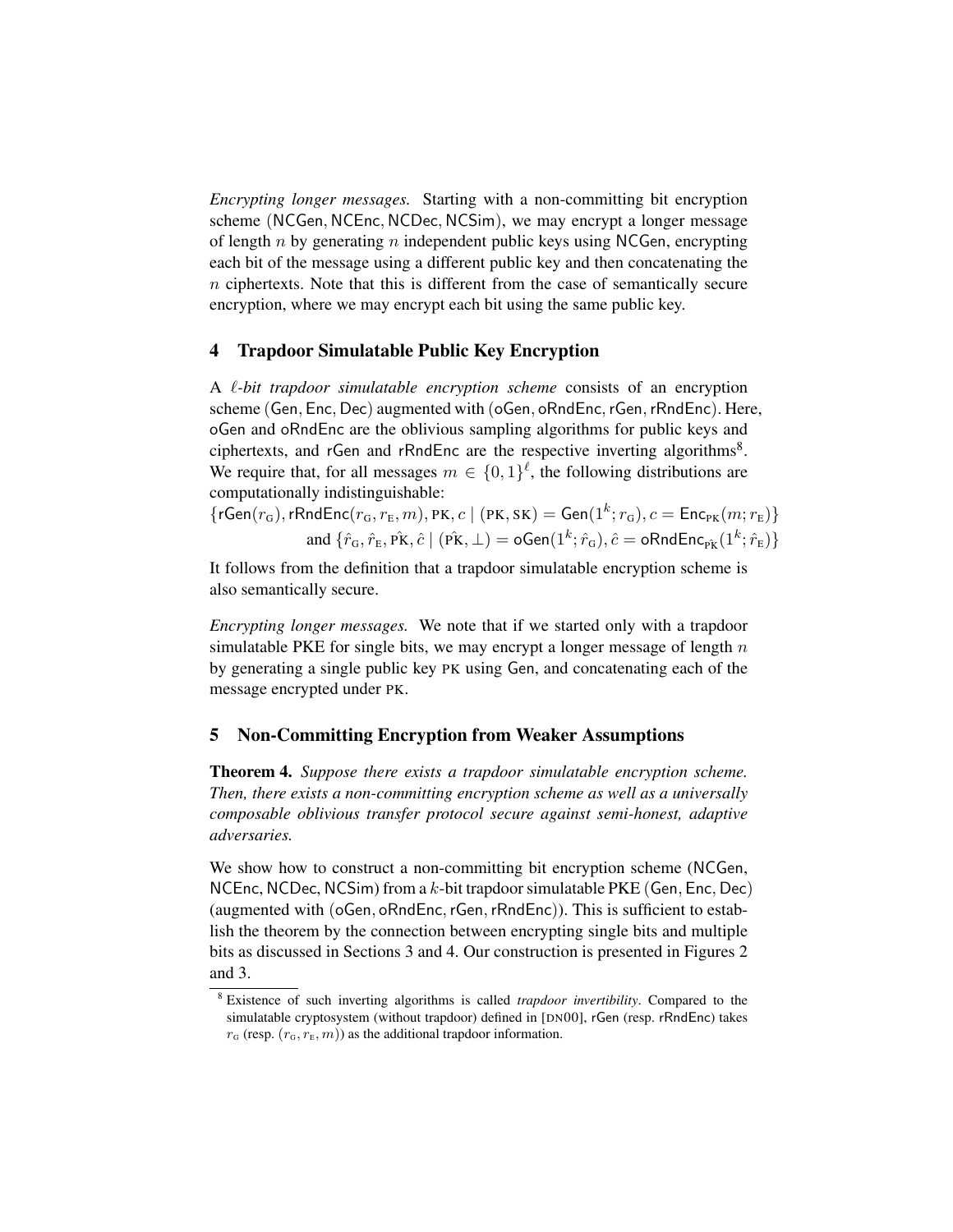Key Generation NCGen $(1^k)$ : 1. Pick  $M_0, M_1$  at random from  $\{0, 1\}^k$ . 2. Choose a random subset  $T \subseteq [4k]$  of size k. 3. For  $i = 1, 2, \ldots, 4k$ , generate a pair  $(\text{PK}_i, \text{SK}_i)$  as follows:  $(\text{PK}_i, \text{SK}_i) = \begin{cases} \text{Gen}(1^k) & \text{if } i \in T \\ \text{Gen}(1^k) & \text{if } i \in T \end{cases}$  $\mathsf{oGen}(1^k)$  otherwise Set  $e = [M_0, M_1, PK_1, \ldots, PK_{4k}]$  and  $d = [T, SK_1, \ldots, SK_{4k}].$ Encryption  $NCEnc_{PK}(b)$ : 1. Choose a random subset  $S \subseteq [4k]$  of size k. 2. For  $i = 1, 2, \ldots, 4k$ , generate a ciphertext  $c_i$  as follows:  $c_i =$  $\int$  Enc<sub>PK<sub>i</sub></sub> $(M_b)$  if  $i \in S$  $\mathsf{oRndEnc}_{\mathsf{PK}_i}(1^k)$  otherwise Set  $c = [c_1, \ldots, c_{4k}]$ . Decryption  $NCDec_{PK}(c)$ : 1. Compute  $J = \{\text{Dec}_{PK_i}(c_i)|i \in T\}.$ 2. If  $M_0 \in J$ , output 0; else, output 1.



Correctness. We begin by establishing correctness.

- Assume that the input  $[c_1, \ldots, c_{4k}]$  to the decryption algorithm is a random encryption of 0. Recall that  $J = \{Dec_{SK_i}(c_i) \mid i \in T\}$  and we will output 0 unless  $M_0 \notin J$ . It is easy to see that  $Pr[M_0 \notin J] \leq {3k \choose k}$  $\binom{3k}{k}/\binom{4k}{k}$  $\binom{4k}{k} + 2^{-\Omega(k)}$ where the first summand comes from the probability that  $S \cap T = \emptyset$  and the second bounds the probability of a decryption error in the underlying encryption scheme (Gen, Enc, Dec).
- Assume that the input  $[c_1, \ldots, c_{4k}]$  to the decryption algorithm is a random encryption of 1. Recall that  $J = \{Dec_{SK_i}(c_i) \mid i \in T\}$  and we will output 1 unless  $M_0 \in J$ . To bound  $Pr[M_0 \in J]$ , observe that the distribution of J depends only on  $M_1, PK_1, \ldots, PK_{4k}, T, SK_1, \ldots, SK_{4k}$  and the coin tosses used to generate  $c_1, \ldots, c_{4k}$ , and is therefore independent of the choice of a random  $M_0$ . This means that for each  $i \in T$ , the probability that  $\mathsf{Dec}_{\mathsf{SK}_i}(c_i)$ equals  $M_0$  is  $2^{-k}$ . Taking a union bound, we obtain  $Pr[M_0 \in J] \leq k \cdot 2^{-k}$ .

**Security.** We need to show that for each  $b = 0, 1$ , a normal encryption of b and a simulated encryption of  $b$  are computationally indistinguishable. Note that the view in a normal encryption of  $b$  contains two sets  $T, S$  which we will label as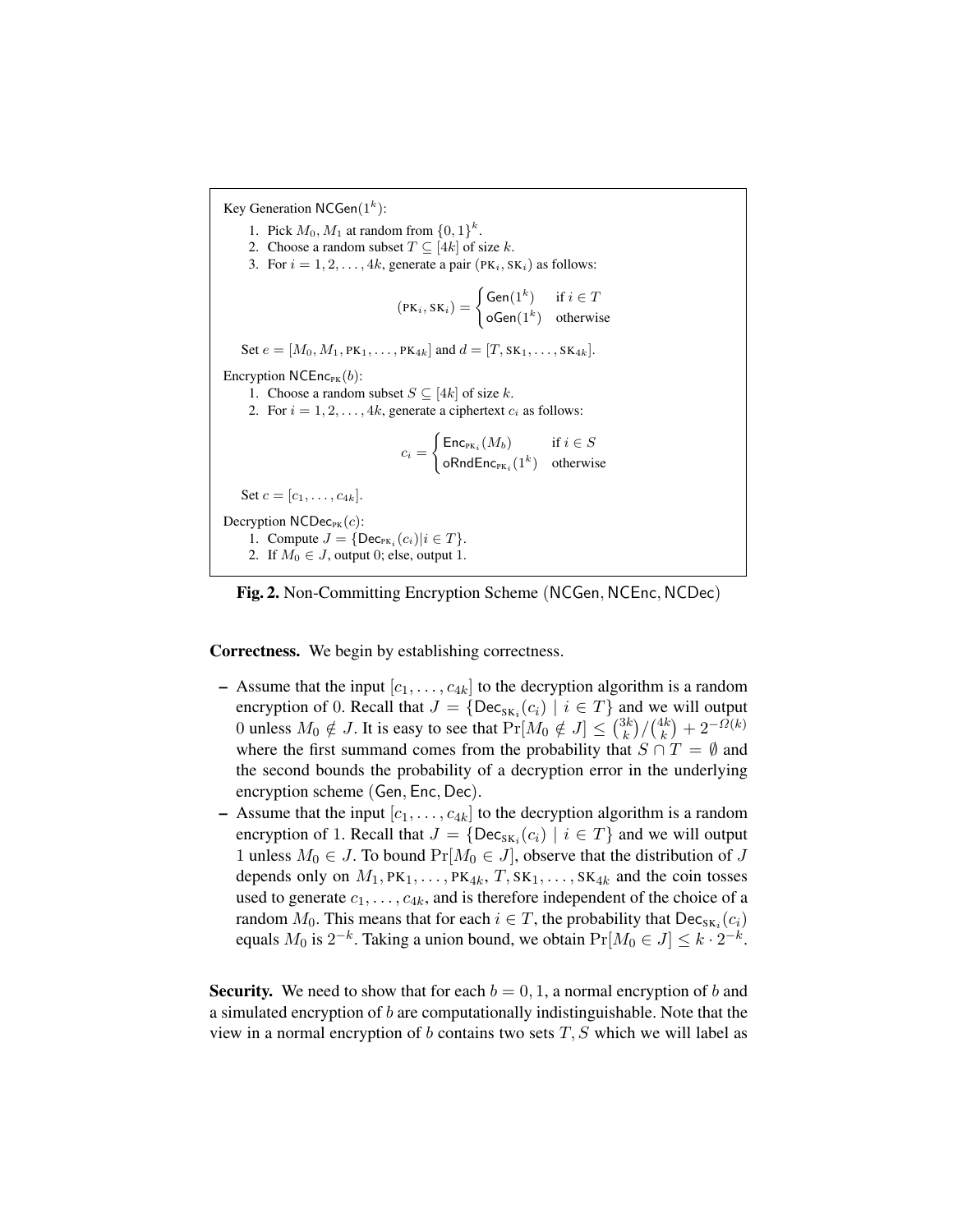Simulation NCSim: 1. Pick  $M_0, M_1$  at random from  $\{0, 1\}^k$ . 2. Picking the sets  $S_0$ ,  $S_1$ ,  $T_0$ ,  $T_1$ : – Pick two random subsets  $S_0$ ,  $T_0$  of [4k] each of size k. – Pick two random subsets  $S_1, T_1$  of  $[4k] \setminus (S_0 \cup T_0)$  such that  $|S_1 \cap T_1| = |S_0 \cap T_0|$ . 3. Generating the keys: for  $i = 1, 2, \ldots, 4k$ , set  $(\text{PK}_i, \text{SK}_i) = \begin{cases} \text{Gen}(1^k; r_0^i) & \text{if } i \in T_0 \cup S_0 \cup T_1 \cup S_1 \ \text{Gen}(1^k; r_0^i) & \text{if } i \in T_1 \cup S_1 \end{cases}$  $\mathsf{oGen}(1^k; \hat{r}^i_\mathrm{G})$  otherwise 4. Generating the ciphertext: for  $i = 1, 2, \ldots, 4k$ , set  $c_i =$  $\sqrt{ }$  $\int$  $\mathcal{L}$  $\mathsf{Enc}_{\mathrm{PK}_i}(M_0; r_{\rm E}^i)$  if  $i \in S_0$  $\mathsf{Enc}_{\mathrm{PK}_i}(M_1; r_{\rm E}^i)$  if  $i \in S_1$  $\mathsf{oRndEnc}_{\mathsf{PK}_i}(\hat{r}_\mathsf{E}^i)$  otherwise 5. Simulating an opening to b: set  $\sigma_6^b = \{T_b, u_6^{b,1}, \ldots, u_6^{b,4k}\}\$  and  $\sigma_E^b =$  $\{S_b, u_{\rm E}^{b,1}, \ldots, u_{\rm E}^{b,4k}\},$  where E  $u_{\mathrm{G}}^{b,i} =$  $\sqrt{ }$  $\int$  $\mathcal{L}$  $r_{\scriptscriptstyle \rm G}^i$  if  $i \in T_b$  $\mathsf{rGen}(r_\mathrm{G}^i) \qquad \qquad \qquad \mathrm{if} \ i \in T_0 \cup T_1 \cup S_0 \cup S_1 \setminus T_b$  $\hat{r}_{\rm G}^i$  otherwise  $u_{\scriptscriptstyle\mathrm{E}}^{b,i} =$  $\sqrt{ }$  $\int$  $\mathcal{L}$  $r_{\rm E}^i$  if  $i \in S_b$  ${\sf rRndEnc}(r^i_{\sf G}, r^i_{\sf E}, M_{1-b})$  if  $i \in S_{1-b}$  $\hat{r}_{\rm E}^i$  otherwise Set  $e = [M_0, M_1, PK_1, \ldots, PK_{4k}], c = [c_1, \ldots, c_{4k}]$ . Additionally output  $\sigma_0^0, \sigma_E^0, \sigma_{\rm E}^1, \sigma_{\rm E}^1$ .

Fig. 3. Non-Committing Encryption Scheme NCSim

 $T_b$ ,  $S_b$  and we will append to the view two sets  $T_{1-b}$ ,  $S_{1-b}$  that are determined as follows: pick two random subsets  $S_{1-b}$ ,  $T_{1-b}$  of  $[4k] \setminus (S_b \cup T_b)$  such that  $|S_1 \cap T_1| = |S_0 \cap T_0|$ ; call this distribution  $H_0$ . We will also append to the view in a simulated encryption of b the sets  $T_{1-b}$ ,  $S_{1-b}$  as determined by the experiment NCSim; call this distribution  $H_{4k}$ . We will show that the augmented distributions  $H_0$  and  $H_{4k}$  are computationally indistinguishable in two steps:

*Reasoning about the sets.* First, we claim that the 4-tuple  $(S_0, T_0, S_1, T_1)$ in the augmented distribution  $H_0$  and in  $H_{4k}$  are identically distributed. If  $b = 0$ , this is obvious since the distributions are defined in exactly the same way. The case for  $b = 1$  follows from a symmetry argument, namely that if we switch  $(S_0, T_0)$  with  $(S_1, T_1)$  in the experiment NCSim, we get exactly the same distribution. Henceforth, it suffices to argue that  $H_0$  and  $H_{4k}$  are computationally indistinguishable, conditioned on some fixed  $(S_0, T_0, S_1, T_1)$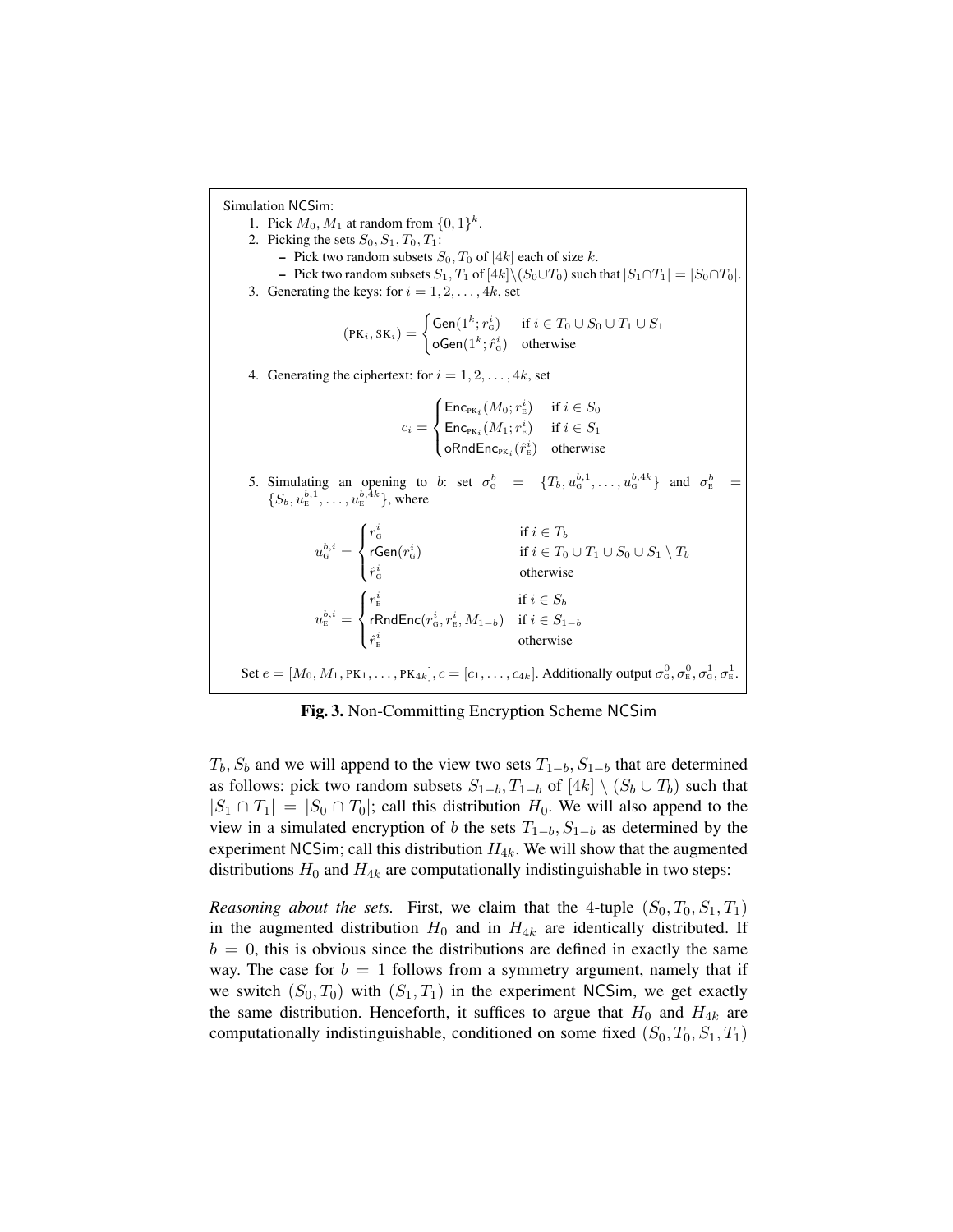in both  $H_0$  and  $H_{4k}$ . We may now WLOG focus on the case  $b = 0$ . In fact, we may as well also fix  $M_0, M_1$  in both  $H_0$  and  $H_{4k}$ . In addition to  $S_0, T_0, S_1, T_1, M_0, M_1$ , the distributions  $H_0, H_{4k}$  comprise:

- 4k public keys  $PK_1, \ldots, PK_{4k}$  (generated using either Gen or oGen);
- $4k$  ciphertexts  $c_1, \ldots, c_{4k}$  (generated using either Enc or oRndEnc);
- $-4k$  sets of coin tosses  $u_{\mathcal{G}}^1, \ldots, u_{\mathcal{G}}^{4k}$  for generating the public/secret keys; and
- $-4k$  sets of coin tosses  $u_{\rm E}^{\bar{1}}, \ldots, u_{\rm E}^{\bar{4}k}$  for generating the ciphertexts.

That is, we have 4k tuples of the form  $(PK_i, c_i, u^i_G, u^i_E), i = 1, ..., 4k$  in each view. Since  $S_0$ ,  $T_0$ ,  $S_1$ ,  $T_1$  are fixed, each of these 4k tuples are independently sampled from some distribution that only depends on the index  $i$ . Denote by  $X_1, \ldots, X_{4k}$  the random variables for the 4k tuples in  $H_0$ , and  $Y_1, \ldots, Y_{4k}$  the random variables for the  $4k$  tuples in  $H_{4k}$ .

*The hybrid argument.* Next, we argue that  $X_i$  and  $Y_i$  are computationally indistinguishable for  $i = 1, \ldots, 4k$ , from which the indistinguishability of  $H_0$ and  $H_{4k}$  follows via a hybrid argument. There are several cases we need to consider:

- $i \in T_0$  or  $i \in [4k] \setminus (T_0 \cup S_0 \cup T_1 \cup S_1)$ . It is easy to verify that in either of these cases,  $X_i$  and  $Y_i$  are identically distributed.
- $i \in S_1$  ("oGen, oRndEnc ≅ Gen, Enc"). Here,  $X_i$  is the distribution  $\{\hat{\text{PK}}, \hat{c}, \hat{r}_{\text{G}}, \hat{r}_{\text{E}} \mid (\hat{\text{PK}}, \perp) = \text{oGen}(\hat{r}_{\text{G}}), \hat{c} = \text{oRndEnc}_{\hat{\text{PK}}}(\hat{r}_{\text{E}})\}$

and  $Y_i$  is the distribution

 $\{PK, c, rGen(r_G), rRndEnc(r_G, r_E, M_1) \mid (PK, SK) = Gen(r_G), c = Enc_{PK}(M_1; r_E)\}.$ 

Indistinguishability follows immediately from the security of the trapdoor simulatable PKE.

 $- i \in S_0 \setminus T_0$  ("oGen, Enc ≅ Gen, Enc"). Here,  $X_i$  is the distribution  $\{\hat{P}K, c, \hat{r}_{G}, r_{E} \mid (\hat{P}K, \perp) = oGen(\hat{r}_{G}), c = Enc_{\hat{P}K}(M_{0}; r_{E})\}$ 

and  $Y_i$  is the distribution

$$
\{PK, c, rGen(r_G), r_E \mid (PK, SK) = Gen(r_G), c = Enc_{PK}(M_0; r_E)\}.
$$

Indistinguishability follows again from the security of the trapdoor simulatable PKE.

 $- i \in T_1 \setminus S_1$  ("oGen, oRndEnc  $\cong$  Gen, oRndEnc"). Here,  $X_i$  is the distribution

 $\{\hat{\text{PK}}, \hat{c}, \hat{r}_{\text{G}}, \hat{r}_{\text{E}} \mid (\hat{\text{PK}}, \perp) = \text{oGen}(\hat{r}_{\text{G}}), \hat{c} = \text{oRndEnc}_{\hat{\text{PK}}}(\hat{r}_{\text{E}})\}\$ 

and  $Y_i$  is the distribution

 $\{PK, \hat{c}, rGen(r_G), \hat{r}_E \mid (PK, SK) = Gen(r_G), \hat{c} = \text{oRndEnc}_{PK}(\hat{r}_E)\}.$ 

Indistinguishability follows again from the security of the trapdoor simulatable PKE.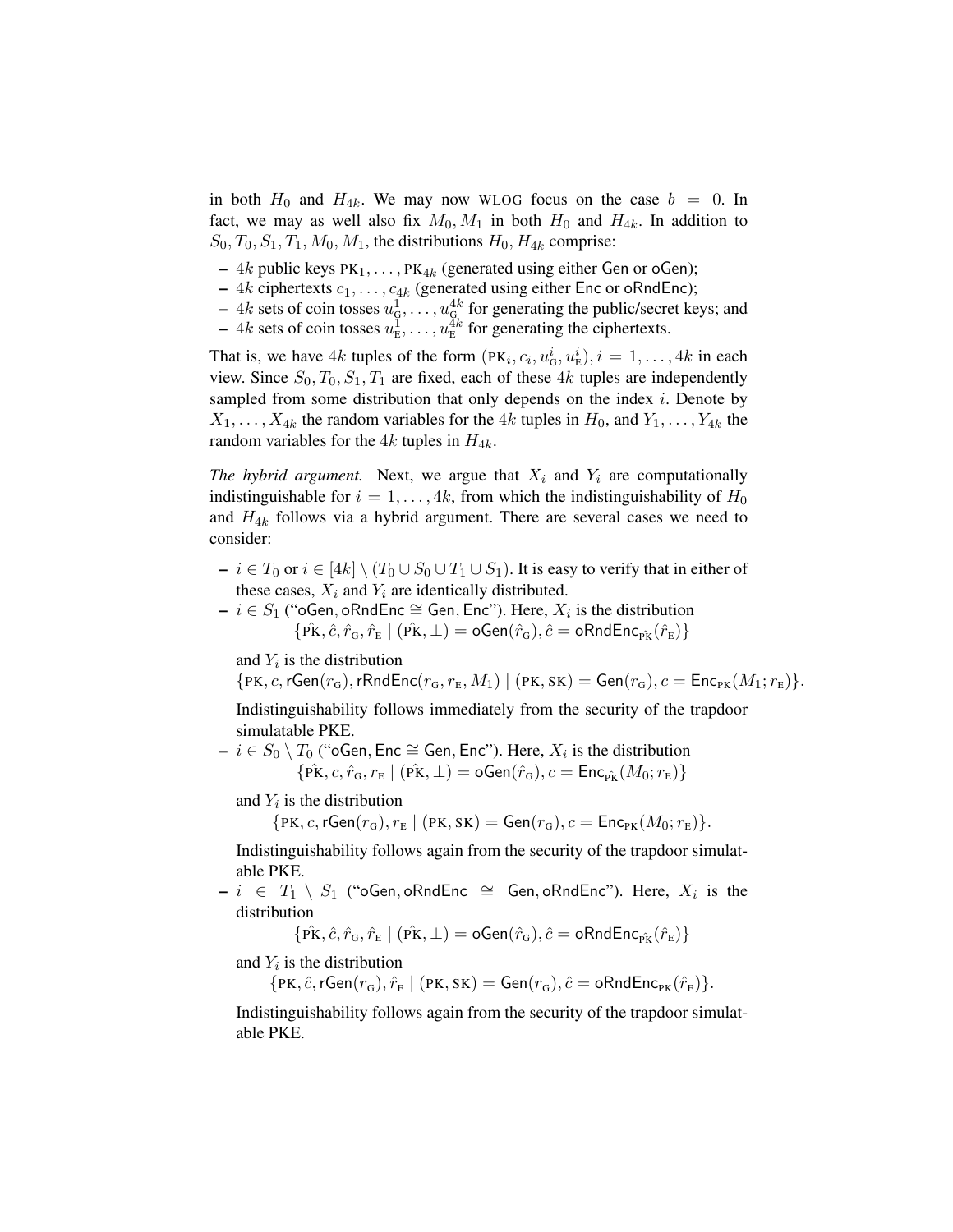**Improving the efficiency.** Instead of using sets  $S, T \subset [4k]$  of size k, we choose  $S, T \subset [40]$  of size 10. The previous analysis still goes through, except we now have a constant decryption error. To address this problem, we first encode the message<sup>9</sup> with a linear-rate error-correcting code that corrects a constant fraction of errors, and then encrypt the codeword with the encryption scheme with constant error.

### 6 Trapdoor Simulatable PKE from Hardness of Factoring

Theorem 5. *Suppose factoring Blum integers is hard on average, and that Blum integers are dense, then there exists a trapdoor simulatable PKE.*

For simplicity, we only present a 1-bit trapdoor simulatable encryption scheme; we may encrypt longer messages by encrypting bit by bit.

A number-theoretic lemma. Fix any  $k$ -bit integer modulus  $N$  and we will work with the group  $Z_N^*$ . We will use factor(N) to denote the factorization of N, and we define  $Q_N = \{a^{2^k} \mid a \in Z_N^*\}$ . Now, consider the map  $\psi_N : Q_N \to$  $Q_N$  given by  $\psi_N(x) = x^2 \pmod{N}$ . As shown in [H99, Facts 3.5-3.7],  $\psi_N$ defines a permutation on  $Q_N$ . We provide a more direct proof which also yields an efficient algorithm to invert  $\psi_N$  given factor(N).

*Claim.* The map  $\psi_N$  defines a permutation on  $Q_N$ .

*Proof.* Let q denote the largest odd divisor of  $\phi(N)$ , where  $\phi(\cdot)$  is the Euler's totient function. It is easy to see that  $\phi(N)$  divides  $2^k q$ , since  $N < 2^k$ . Take any  $y \in Q_N$ , where  $y = a^{2^k}$ . Then by Euler's theorem,  $y^q = 1 \pmod{N}$  and thus  $\psi_N(y^{(q+1)/2}) = y \pmod{N}$ . Clearly,  $y^{(q+1)/2} \in Q_N$ , so the map  $\psi_N$  is surjective. Moreover, the range and domain of  $\psi_N$  have equal sizes, so  $\psi_N$  must define a bijection.  $\Box$ 

The construction. We sketch the construction here; the formal construction is shown in Figure 4.

STEP 1: First, we construct a family of "weakly one-way" enhanced trapdoor permutations. We start by modifying  $\psi_N$  to obtain a new family of permutations  $\pi_N$ ; the modification is analogous to that in [G04, Section C.1] to obtain enhanced trapdoor permutations from Rabin's trapdoor permutations.

<sup>&</sup>lt;sup>9</sup> The codeword length (or, equivalently the message length) should be  $\Omega(k)$ . Then, by Chernoff bound, the number of decryption errors remains a constant fraction of the codeword length with overwhelming probability.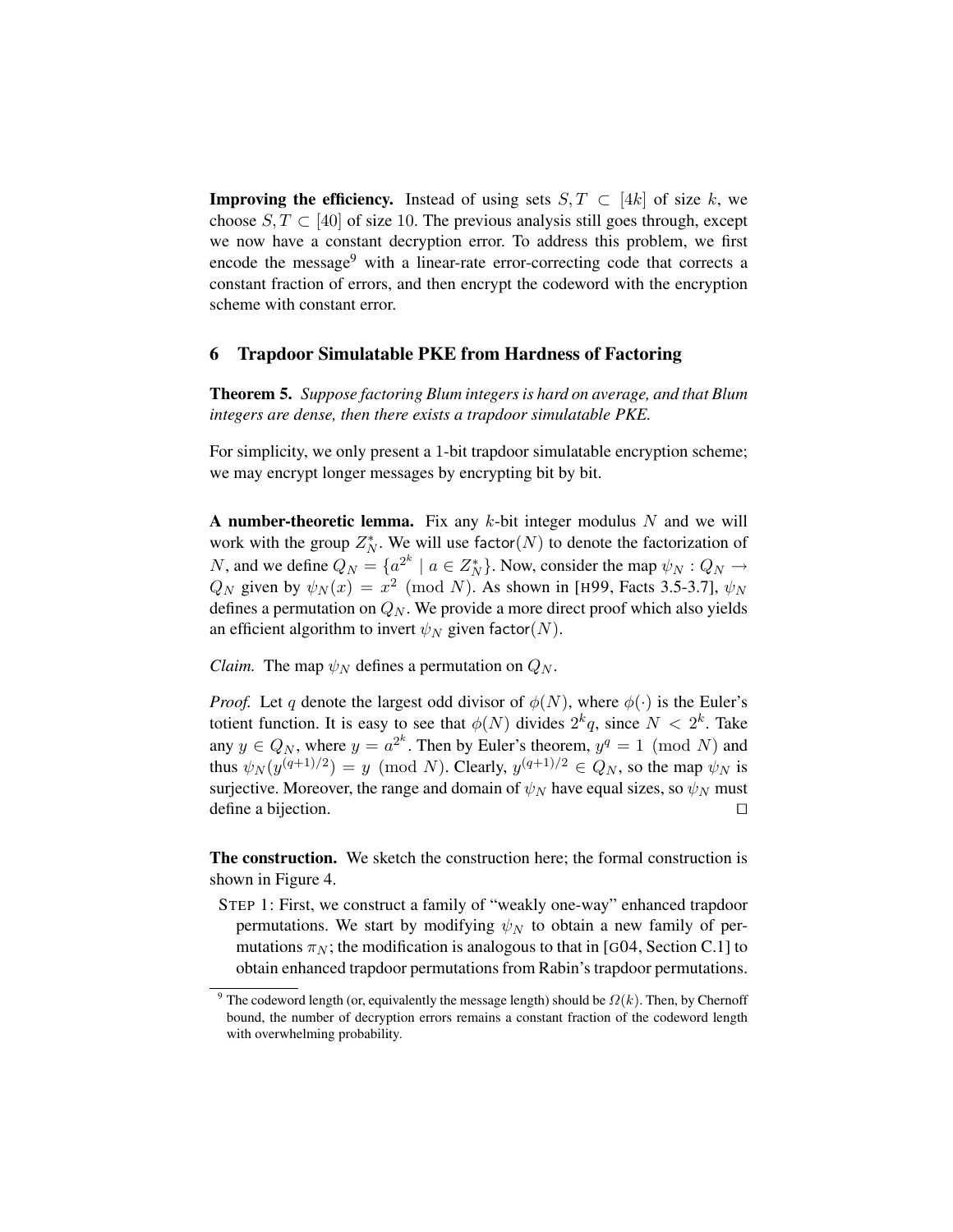Key generation Gen $(1^k)$ : 1. Run Bach's algorithm using the randomness  $r_G$  to sample random  $N_1, \ldots, N_{k^3} \in$  $\{0,1\}^k$  along with their factorization factor( $N_1$ ), ..., factor( $N_{k^3}$ ). 2. Set PK =  $[N_1, ..., N_k]$  and SK =  $[factor(N_1), ..., factor(N_k)]$ . Encryption  $Enc(b)$ : 1. Parse the randomness  $r_E$  as  $(a_1, ..., a_{k^3}) \in Z_{N_1}^* \times \cdots \times Z_{N_{k^3}}^*$ ,  $r_1, ..., r_{k^3} \in \{0, 1\}^k$ and  $b_1, \ldots, b_{k^3-1} \in \{0, 1\}.$ 2. Compute  $b_{k^3} = b \oplus b_1 \oplus \cdots \oplus b_{k^3-1}$ . 3. Compute  $x_i = a_i^{2^k} \in Q_{N_i}, i = 1, ..., k^3$ . 4. Output  $[\pi_{N_i}(x_i), r_i, (x_i \cdot r_i) \oplus b_i, i = 1, ..., k^3]$ . Decryption  $Dec(c)$ : 1. Parse c as  $[y_i, r_i, \beta_i, i = 1, ..., k^3]$ . 2. Compute  $b_i = (\pi_{N_i}^{-1}(y_i) \cdot r_i) \oplus \beta_i, i = 1, ..., k^3$ . 3. Output  $b_1 \oplus \cdots \oplus b_{k^3}$ . Oblivious key generation  $\sigma$ Gen $(1^k)$ : 1. Parse the randomness  $\hat{r}_G \in \{0,1\}^{k^4}$  as  $N_1, \ldots, N_{k^3} \in \{0,1\}^k$ . 2. Output  $(N_1, \ldots, N_{k^3})$ . Trapdoor invertibility key generation  $rGen(r_G)$ : 1. Run Gen $(r_G)$  to obtain  $\hat{r}_G = (N_1, \ldots, N_{k^3})$ . 2. Output  $\hat{r}_G$ . Oblivious sampling of ciphertexts oRndEnc $(1<sup>k</sup>)$ : 1. Parse the randomness  $\hat{r}_E$  as  $(\gamma_1, ..., \gamma_{k^3}) \in Z_{N_1}^* \times \cdots \times Z_{N_{k^3}}^*$ ,  $s_1, ..., s_{k^3} \in \{0, 1\}^k$ and  $\beta_1, ..., \beta_{k^3} \in \{0, 1\}.$ 2. Compute  $y_i = \gamma_i^{2^k} \in Q_{N_i}, i = 1, ..., k^3$ . 3. Output  $[y_i, s_i, \beta_i, i = 1, ..., k^3]$ . Trapdoor invertibility for ciphertexts rRndEnc( $r_{\text{G}}$ ,  $r_{\text{E}}$ , b): 1. Use  $r_{\rm G}$  to compute factor $(N_1), \ldots$ , factor $(N_k)$ . and parse  $r_{\rm E}$  as in Enc. 2. Set  $s_i = r_i$  and  $\beta_i = (x_i \cdot r_i) \oplus b_i, i = 1, ..., k^3$ . 3. Pick a random  $\gamma_i$  uniformly from the set  $\{\gamma_i \in Z_{N_i}^* \mid \gamma_i^{2^k} = \pi_{N_i}(x_i)\}.$ 4. Output  $\hat{r}_E = (\gamma_1, \ldots, \gamma_{k^3}, s_1, \ldots, s_{k^3}, \beta_1, \ldots, \beta_{k^3}).$ 

Fig. 4. Trapdoor Simulatable PKE from hardness of factoring Blum integers

The permutations  $\pi_N$  :  $Q_N \to Q_N$  are indexed by a k-bit integer N and is given by:

$$
\pi_N(x) \stackrel{\text{def}}{=} \psi_N^{k+1}(x) = x^{2^{k+1}} \pmod{N}
$$

and the trapdoor is factor( $N$ ). We may sample from this family by running Bach's algorithm [B88,K02] to pick a random  $k$ -bit integer along with its factorization.

It is easy to verify  $\pi_N$  is a family of trapdoor permutations. Clearly,  $\pi_N$  is a permutation because it is the  $(k+1)$ -fold iterate of a permutation  $\psi_N$ . Given the index N,  $\pi_N$  is efficiently computable by repeated squaring. Given the trapdoor factor $(N),\,\pi^{-1}_N$  $_N^{-1}$  is efficiently computable given factor(N), by simply mapping y to  $y^{((q+1)/2)^{k+1}}$ , i.e., raising y to the  $(q+1)/2$ 'th power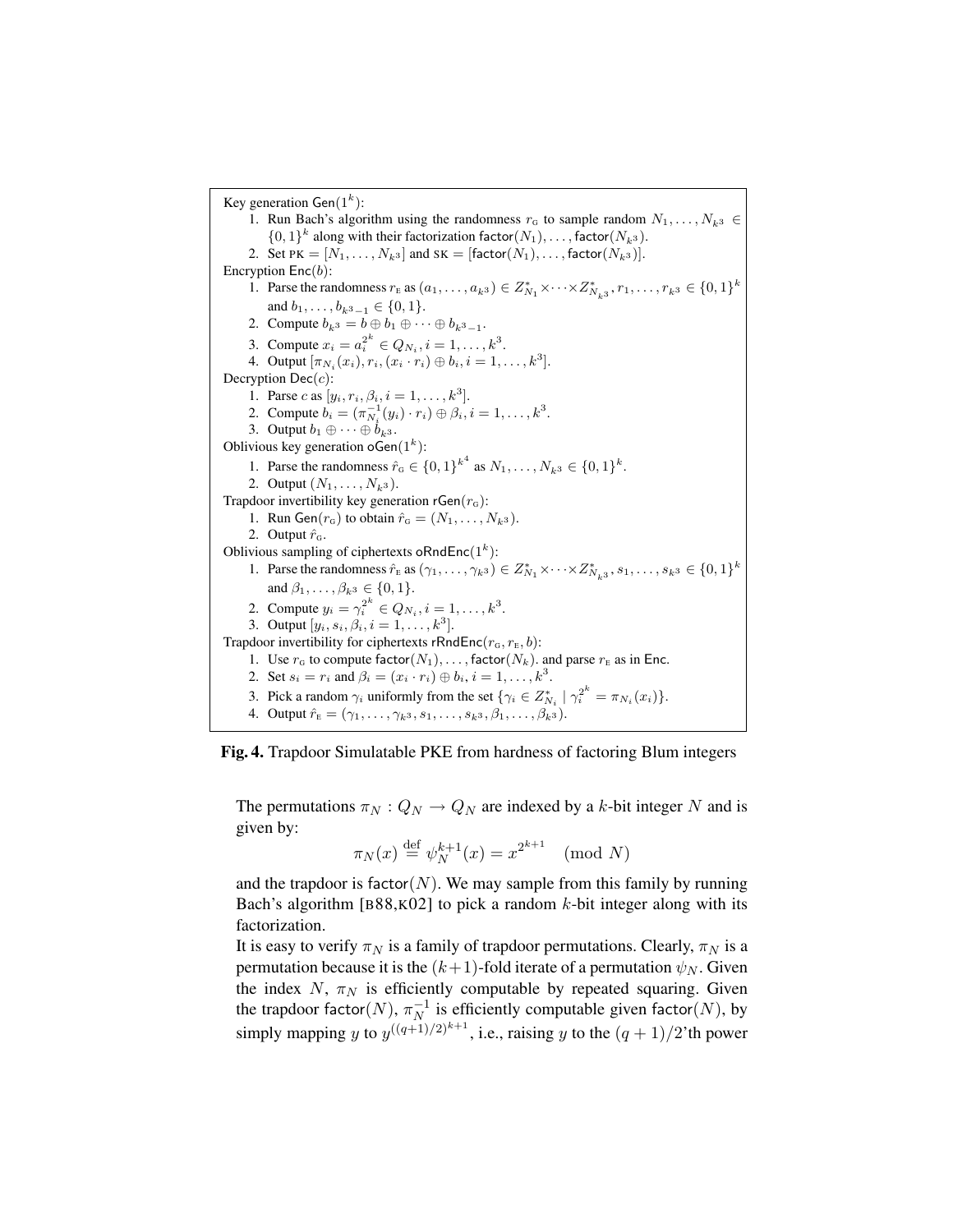$k + 1$  times. Here, q denotes the largest odd divisor of  $\phi(N)$ , which is easy to compute with the trapdoor. Moreover, we can show that if  $N$  is a Blum integer (which occurs with probability  $\Omega(1/k^2)$  [GM04,RS94]), then inverting  $\pi_N$  given N is at least as hard as factoring N. This implies that  $\pi_N$  is one-way with probability  $\Omega(1/k^2)$  over the choice of N.

- STEP 2: Construct a "weak" encryption scheme using the standard construction of PKE from trapdoor permutations via the Goldreich-Levin hardcore predicate. The public key is N, the secret key is factor(N), and to encrypt a bit b, we pick a random  $x \in Q_N, r \in \{0,1\}^k$  and output  $(\pi_N(x), r, (x \cdot r) \oplus b)$ , where  $x \cdot r$  is the standard dot-product of k-bit strings. Again, this scheme will be semantically secure with probability  $\Omega(1/k^2)$ over the choice of N.
- STEP 3: To boost the security of the "weak" encryption scheme, we define a new scheme where the public key is  $k^3$  random k-bit strings  $N_1, \ldots, N_k$ <sub>3</sub> (with overwhelming probability, one of these is a Blum integer), and to encrypt a bit b, we pick random  $b_1, \ldots, b_{k^3}$  such that  $b = b_1 \oplus \cdots b_{k^3}$  and concatenate the encryptions of  $b_1, \ldots, b_{k^3}$  under the respective public keys  $N_1, \ldots, N_{k^3}$ . By a standard argument (c.f. [Y82,DP92]), this encryption scheme is semantically secure in the standard sense.

Analysis. Indeed, we claim something stronger – that the encryption scheme derived in Step 3 is a trapdoor simulatable PKE.

- $-$  (Oblivious sampling  $\&$  trapdoor invertibility for key generation) This is trivial, since a random public key corresponds to a string in  $\{0,1\}^{4k}$ . We can clearly sample such a public key without learning the secret key.
- (Oblivious sampling & trapdoor invertibility for random ciphertext) For simplicity, we present the algorithms for sampling random ciphertext for the scheme obtained in Step 2. Here, sampling is easy: on input the public key N, pick  $\gamma \in Z_N^*$ ,  $s \in \{0,1\}^k$ ,  $\beta \in \{0,1\}$  and output  $(\gamma^{2^k}, s, \beta)$ . To implement reverse sampling, we need an efficient algorithm that given factor(N) and  $x \in Q_N$ , output a random element of the set  $\{\gamma \in Z_N^* \mid$  $\gamma^{2^k} = \pi_N(x) = x^{2^{k+1}}$ . This can be accomplished as follows: pick a random  $\eta \in Z_N^*$  and output  $x^2 \cdot \eta/(\eta^{2^k})^{((q+1)/2)^k}$ , where q is as before the largest odd divisor of  $\phi(N)$ . This works because  $\eta/(\eta^{2^k})^{((q+1)/2)^k}$  will be a random  $2^k$ 'th root of 1 (mod N).

For the actual proof of security, we will need to show that if  $N$  is a random Blum integer, then the following distributions are computationally indistinguishable for every b:

 $\{(N, \gamma, \pi_N(x), r, (x \cdot r) \oplus b)\}\$ and  $\{(N, \gamma, \gamma^{2^k}, r, \beta)\}\$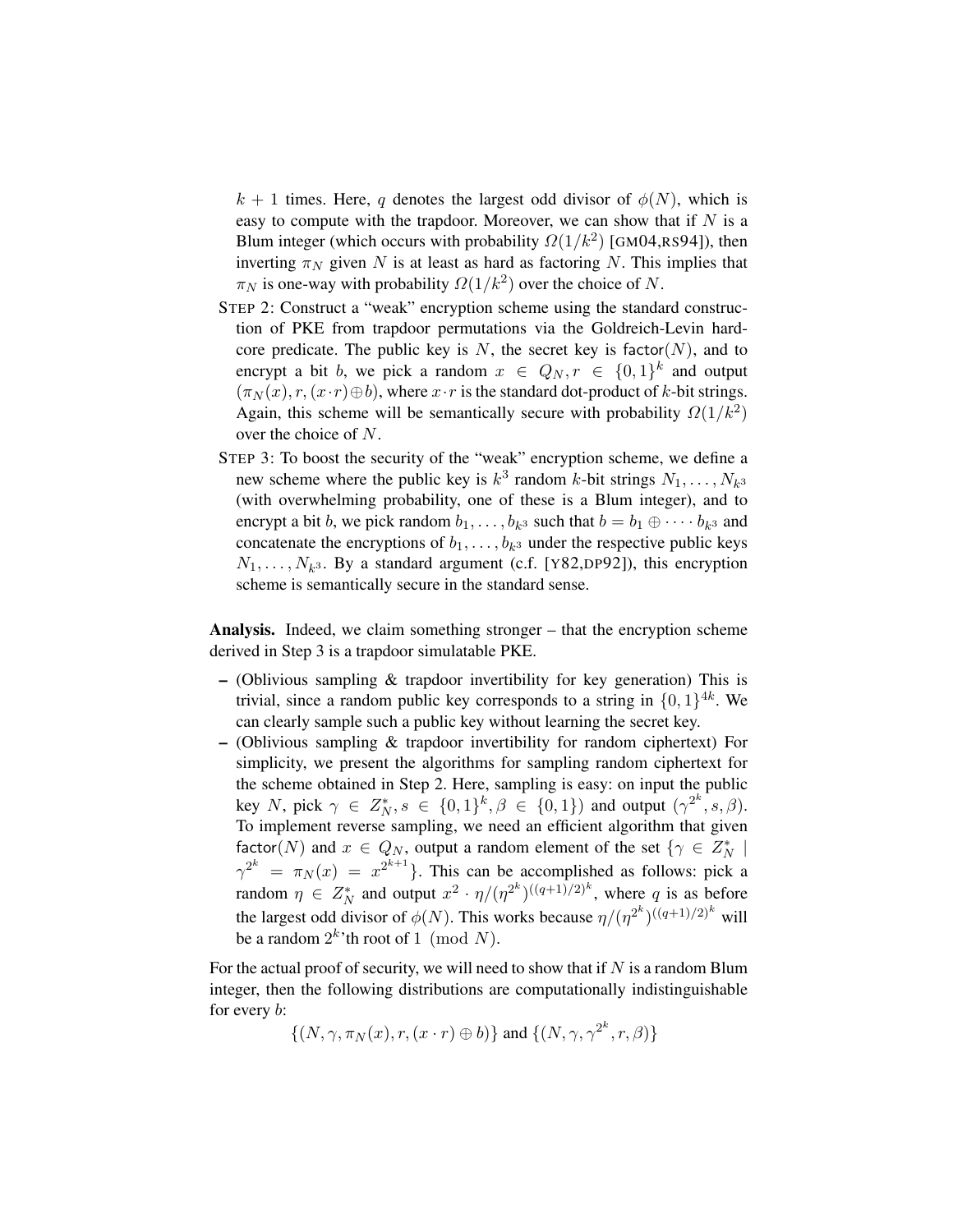The first distribution corresponds to an encryption of b using modulus  $N$  and randomness  $(x, r)$  along with  $\gamma$  the output of rRndEnc (a random solution to the equation  $\gamma^{2^k} = \pi_N(x)$ ). The second corresponds to an obliviously generated ciphertext along with the randomness. If there exists an efficient distinguisher, then there exists an efficient procedure A that on input  $N, \gamma$ , outputs  $\pi_N^{-1}$  $\frac{-1}{N}(\gamma^{2^k})$ with noticeable probability. Since squaring is a bijection on quadratic residues modulo Blum integers, the output of A is also the 4th root of  $\gamma^2$ . We may then use a reduction in [G04, Section C.1] to derive from A an algorithm for factoring N with noticeable probability.

# 7 Oblivious Transfer and MPC

We describe the construction underlying Theorem 3, which proceeds in two steps:

- STEP 1: We begin with the [CLOS02] construction of a semi-honest OT protocol as applied to our non-committing encryption scheme, and observe that the protocol is secure against malicious senders. For that, we just need to show how to extract the sender's input when the receiver is honest. In this case, the simulator will generate the public keys sent by the receiver in the first message along with the secret keys, so that it can then extract the malicious sender's input by decrypting.
- STEP 2: Next, we apply the compiler in [CDSMW09] to "boost" the security guarantee from tolerating semi-honest receivers to tolerating malicious receivers. (Note that we will not need to apply OT reversal as in [CDSMW09].)

Acknowledgements. We thank Ran Canetti, Yuval Ishai, Jonathan Katz, and Chris Peikert for helpful discussions and clarifications.

### References

| E. Bach. How to generate factored random numbers. <i>SIAM J. Comput.</i> , 17(2):179– |
|---------------------------------------------------------------------------------------|
| 193, 1988.                                                                            |
| D. Beaver. Plug and play encryption. In CRYPTO, pages 75–89, 1997.                    |
| D. Beaver. Adaptively secure oblivious transfer. In ASIACRYPT, pages 300–314,         |
| 1998.                                                                                 |
| D. Beaver and S. Haber. Cryptographic protocols provably secure against dynamic       |
| adversaries. In <i>EUROCRYPT</i> , pages 307–323, 1992.                               |
| R. Canetti. Security and composition of multiparty cryptographic protocols. J.        |
| Cryptology, 13(1):143-202, 2000.                                                      |
| S. G. Choi, D. Dachman-Soled, T. Malkin, and H. Wee. Simple, black-box<br>[CDSMW09]   |
| constructions of adaptively secure protocols. In TCC, pages 387-402, 2009.            |
|                                                                                       |